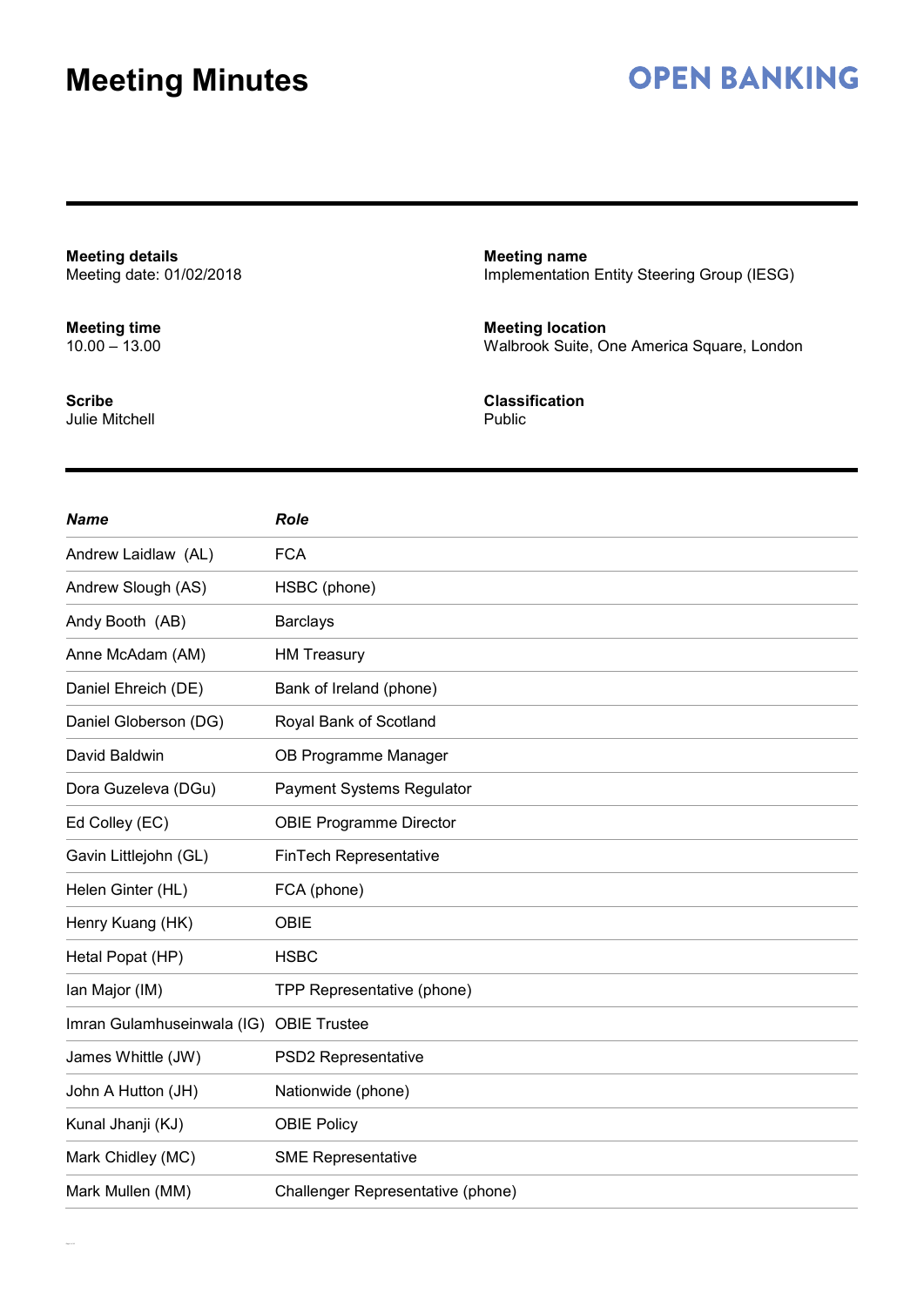# **OPEN BANKING**

| Matthew Alder (MA)   | <b>HM Treasury</b>                   |
|----------------------|--------------------------------------|
| Nuala Jackson (NJ)   | Santander                            |
| Phillip Mind (PM)    | UK Finance                           |
| Richard Lindsay (RL) | <b>OBIE Communications</b>           |
| Robert White (RW)    | Santander (phone)                    |
| Roy Hutton (RH)      | Allied Irish Bank                    |
| Stephen Smith (SS)   | Lloyds (phone)                       |
| Vicki Hassan (VH)    | Danske Bank                          |
| Walter Mccahon (WM)  | UK Finance (phone)                   |
| Matt Perks (MP)      | Nationwide                           |
| <b>Ruth Mitchell</b> | Electronic Money Association (phone) |

#### **No. Agenda item**

#### **1. Housekeeping: Minutes and Action Log**

- **1.1 IG** opened the meeting focusing on housekeeping matters. Minutes from the IESG of the 19 January were accepted as approved, subject to the two day process and once amendments from GL, FR and RR are incorporated.
- **1.2 IG** proceeded to the action log, noting as follows:
	- **−** IESG\_2018\_301\_21: As per action above for JM Closed
	- **−** IESG\_2018\_301\_22: Paper submitted for discussion at today's meeting Closed
	- **−** IESG\_2018\_301\_24: Paper submitted for noting at today's meeting Closed
	- **−** IESG\_2018\_301\_25: Paper submitted for discussion at today's meeting Closed
	- **−** IESG\_2018\_301\_29: Paper received Closed
	- **−** IESG\_2018\_301\_30: Process continuing, submissions received Closed
- **1.3 IG** provided further colour to #30: advising that it relates to P5 discussions (token or mandate) and the process continues as per the outline provided at the last steering meeting. It is currently midway through the review and information is still being verified and consolidated. Papers will be circulated for commentary either before or at the next IESG. **IG** is monitoring the process to ensure a fair and balanced manner.
	- − IESG\_2018\_301\_35: Update provided Closed
- **1.4 RH** questioned the makeup of the team involved. **IG** confirmed that the team was multidisciplinary and included policy, legal, customer/ consumer along with technical and architecture.
- **1.5 PM** asked if prior to the publication of the final document, would he be able share it with his constituents. Would it be a public document or is it confidential. **IG** replied that he would not want all iterations in the public domain and described the process for gathering the information, stating that once the paper has completed the process and is a stable, well thought out document, it would be acceptable for stakeholders to share.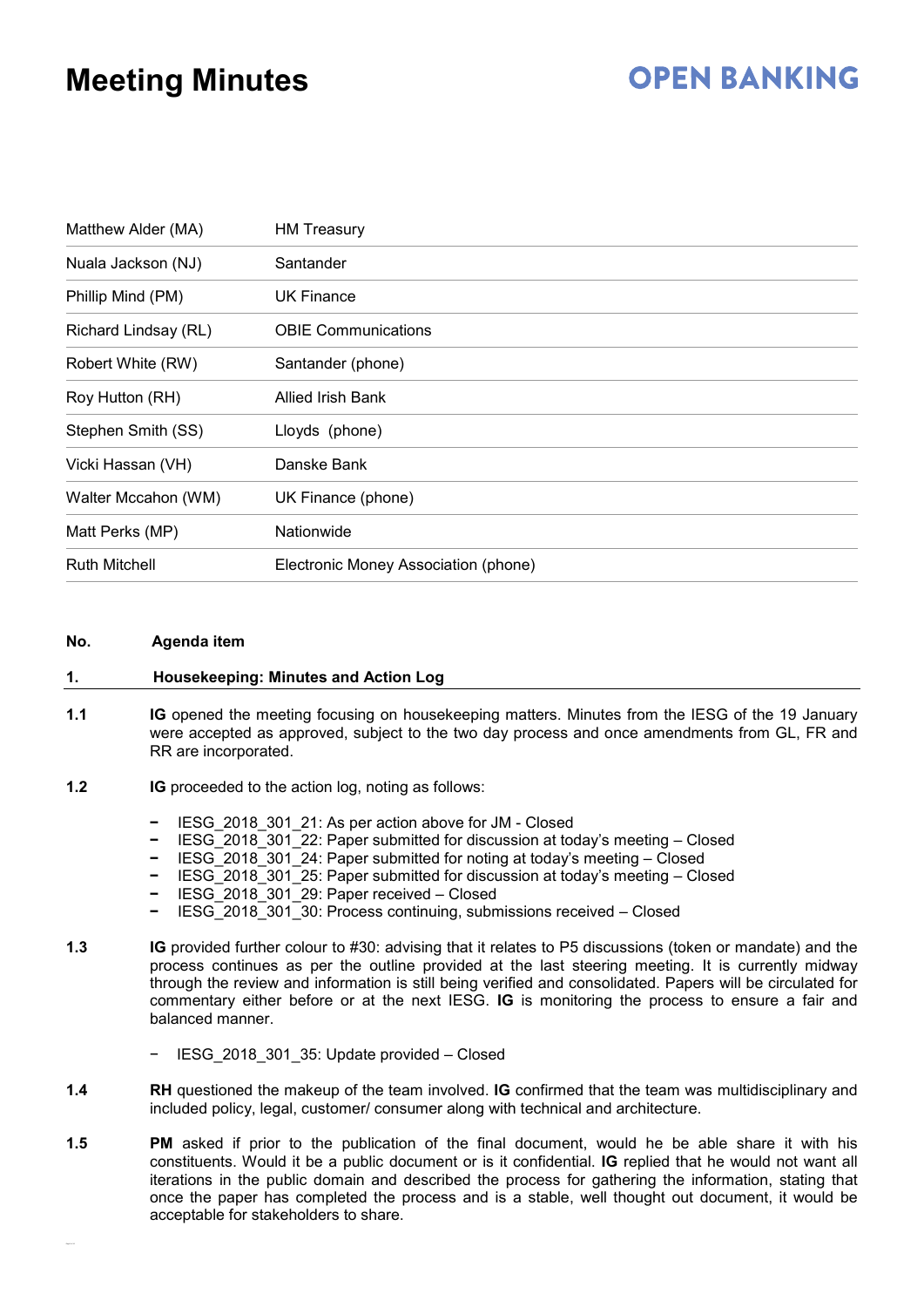### **OPEN BANKING**

**1.6 PM** asked if there would be time for trade associations to provide their views. **GL** expressed concerns regarding the timeline to allow for inputs that would enable the creation of a stable document. **IG** agreed with their concerns and reiterated the process for additional changes and although P5 is not an official "Evaluation" exercise, if the results were inconclusive, it would require a formal Evaluation.

#### **2. Programme and MRO Update**

- **2.1 EC** provided an update on the Programme, advising there had been some further views on the Managed Roll-Out (MRO) and that the programme was now rated Amber. Two and a half weeks in, four of the CMA9 have transacted with the TPPs, two still to go. TPPs are all on-boarded with the CMA9 participants in MRO. Collaboration between the CMA9 and the TPPs is good; however the process has been hampered by the small number of TPPs in the eco system and their ability to engage with more than one bank at a time. Support has been offered to help them through this process. **EC** advised that some of the TPPs have resource constraints and some are very clear on what their propositions are at the end of MRO, the majority of others are in a prototype state rather than having a viable proposition ready for market.
- **2.2 EC** confirmed there 100 organisations now in the directory. 25 are fully enrolled and on-boarded into production, all of the CMA9 are fully on-boarded and into production. **GL** had a question on the definition of "production" does that mean they have a live product to provide and are they in MRO? **EC** advised everyone is in MRO production and gave an example of Bank of Ireland. There are also TPPs who have been authorised but have yet to receive their certificates.
- **2.3 GL** requested a more graphical slide in the pack explaining what is happening in the different stages.
- **2.4 RW** left the conference call.

#### *ACTION: IESG\_2018\_301\_36 EC to provide a graphical representation of the timeline*

- **2.5 FR** asked if organisations were applying before they had received FCA approval. **EC** confirmed applications had been received.
- **2.6 FR** also asked **GL** how many of the live market were on-boarded. Some have been grandfathered through. **GL** responded that a couple of the AIS providers were talking about a potential route to cease trading as their business model does not demand customer engagement and the models no longer work because of the 90 day authentication. **GL** stressed that they are particularly vexed because the ASPSP can offer alerts without having to re on-board the customer and they believe this makes for an uneven playing field. Many of the larger companies in the AIS landscape are considering not on boarding with OB until the last possible minute due to this concern. They will remain in the grandfather state until the back end of 2019, because they feel that they are at a competitive disadvantage.
- **2.7 IG** asked does it address FR problem. Does it apply to all market grandfathers or just the ones that offering this engagement/alert process?
- **2.8 GL** gave an example of a financial services company offering a third party sweeping requirement, whereby a customer keen to have the facility and has signed up. **GL** expressed that there is a concern that the ability to sustain that within RTS is going to be difficult. **FR** suggested that this question sits within the PFM model and whether the model is one that consumers want to engage with in that way.. This is a challenge for business models rather than OBIE technology design..
- **2.9 IG** expressed it was fine for a TPP to have a prototype for the first stage of the MRO but by the time it gets to real customer engagement, they need to have an existing product that looks like a product. There are some businesses that already have live market offerings but are not entering into the process because of these concerns.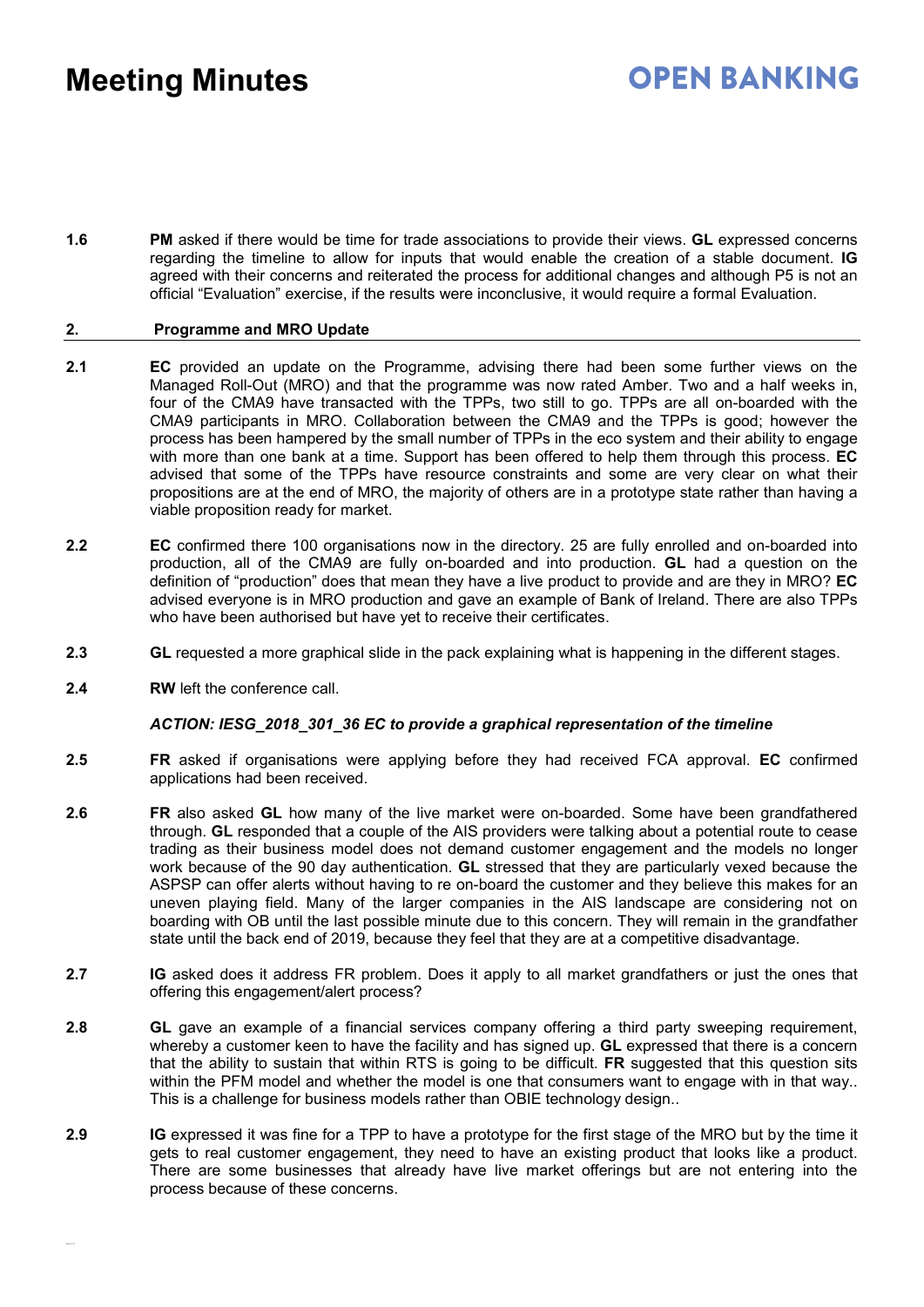# **OPEN BANKING**

- **2.10 GL** advised there were two areas that concern the TPPs, the first being investment in the OB interaction and the second being OB deliverables and the training on the system
- **2.11 IG** advised it was important that more TPPs enter with products that are close to market or in the market already. However understood that OB should not expect the live market community to rush to join.
- **2.12 RH** stated there are a number of different factors at play: getting through the FCA process, engaging with the CMA. We want to help get the TPPs over the line, but if the TPP business model is not working; we cannot do any more than we have been already. The MRO timeline is looking "sick". **RH** asked if a session with TPPs is required. **IG** understood RH concerns and asked what can be done to encourage more TPPs to join.
- **2.13 IM** stated that the regulations should not be underplayed; many are waiting to see what pans out and are conscious that things are not yet stable. A Comms piece may be the way forward to encourage and extol the virtues of joining as well as transparency on the programme status and architecture.
- **2.14 RL** explained the comms plan as it stands heavily concentrates on the customer and there is now an additional member of the team that is engaging with the TPPs.
- **2.15 IM** also stated that testing is very important for TPPs who wish to join, as it will enable them to assess the suitability. **EC** advised that the TPPs that are in the MIT environment, have very little to test.
- **2.16 IM** advised an awareness of the various forms of testing that sit alongside the production environment is important, along with the change requests and version control, and how to keep those matters aligned.
- **2.17 MP** asked if the sample was size too small.
- **2.18 GL** expressed concern that if the "plumbing" was not stable, then it would not be wise to move a customer base onto a system that was not performing.
- **2.19 IG** agreed that comms was an important area, but asked the IESG again if there was anything tangible that should be done.
- **2.20 FR** explained that this was a regulatory journey and the FCA has set up Project Innovate to specifically help with this. There are a number of the TPPs already in this project, but how do we link with the FCA and leverage those companies and encourage and support them through the authorisation process.
- **2.21 RM** expressed concern that the PIS perspective had not been considered. PIS propositions are out there operating in the same way. One factor which is guiding their decisions as to whether to get involved or not is, are the specifications going to evolve to actually deliver and match their current propositions for PIS. **RM** advised that a clear message on how the specifications are evolving is required. The PIS need to know if it is worth getting involved and investing in OB or pursue something else, especially as the RTS deadline approaches.
- **2.22 IG** asked **AL** if the FCA authorisations were causing a bottleneck and to comment on the experiences the TPP were having through the process. **AL** advised that there were a number in the pipeline who had not submitted complete applications. Feedback ranged from the process had been too intrusive to fairly straight forward. Some are coming direct or via Innovate.
- **2.23 GL** advised a number of firms have had to go back as the forms were insufficiently completed and their insurance inadequate. **AL** acknowledged this and identified that the team have been reviewing the various polices, which are often complex and sometimes mismatched.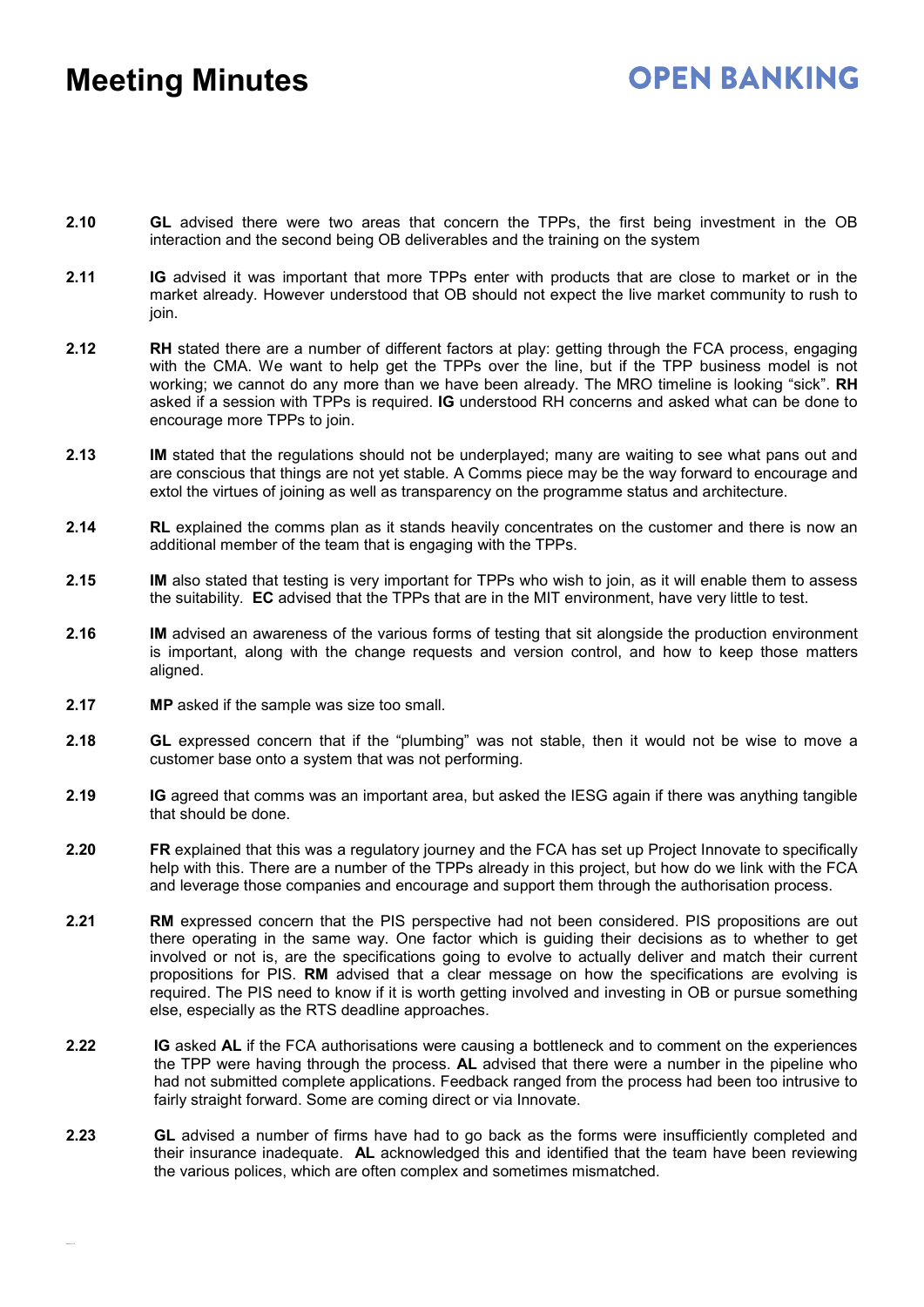# **OPEN BANKING**

- **2.24 RH** asked if there is an issue getting PI cover, could a list be circulated. **KJ** advised that a PI event ran a few weeks ago, and was the fourth round table designed to re-educate and answer any questions. It was hosted by Lloyds of London, with underwriters and brokers all willing to engage on this. **KJ** agreed that on the portal, a list of tried and tested insurers, that could be a first point of call for the TPPs would be a good idea.
- **2.25 GL** stated that he was aware that both FCA and OBIE had been engaging with potential participants in the new PSD2 insurance market. Given that many TPPs had found it difficult to source appropriate insurance, it would be very helpful for OBIE to curate a list of firms that they know have an interest in active market participation and find a way to share the list with TPP market. **FR** asked if there was a toolkit, explaining the various processes and contacts on the OBIE website.
- **2.26 IG** asked that as it is a small number of TPPs in the pipeline, is there a requirement for an OBIE person to coach the TPPs and provide a "hand holding" service. **IG** acknowledged that some TPPs are using third party consultants to ensure they are prepared for the FCA submission process; fine for businesses with deep pockets, but will not suit the smaller firms. **IM** stated that this is about optics and having some direct OB support may encourage more applications.
- *2.27 IESG\_2018\_301\_38 EC to provide a memo on the barriers to entry to TPPs joining the Managed Rollout. To include cost implications for OBIE resource.*
- **2.28 MP** suggested a buddying option for groups that were struggling to get on-board. **IM** said that this had been under discussion with EC.
- **2.29 RW** asked why there were bottlenecks and suggested that we could give the TPPs a Q&A to assess what went well and what didn't.

### *IESG\_2018\_301\_39 EC to organise a webex Lessons Learnt session for 5 of the TPPs.*

- **2.30 EC** also provided an update on Release II, with progress going well bar the P5 discussions.
- **2.31 FR** expressed concerns on the real-time, notification of revocation of consent and provided feedback as there are issues around consent management and messaging. **FR** stated that current specifications do not meet the customer or TPP needs and a real time option is required, especially if single immediate payment needs further review. **FR** advised she had not heard any in-depth discussions around this item and asked what the process was for acknowledging the risks that have been raised.
- **2.32 IG** asked what the form of revocation is. **EC** explained the meaning of the revocation and the process that sits behind it. **EC** and **FR** had a difference of opinion on approach. **FR** proceeded to advise the IESG of her view on the approach. **EC** stated there were various options, which all come at a cost and liaison with the TPP community is needed to see what the appetite is. **RW** asked what the concern was, who needs protecting. **FR** advised that it's the consumer.
- **2.33 IG** stated that because the matter had not been escalated by other stakeholders, nor was he aware that the TPPs felt strongly about it one way or the other, the matter had not been taken any further. **IG** asked what the appropriate response in requesting this is. **MP** agreed with FR points. **IG** then reconfirmed that Barclays, Nationwide and Consumer would welcome two-way, real time versus polling.
- **2.34 RM** advised that information emerging from discussions from the technical working groups was that PIS would welcome a two-way, real time notification. The technical decision about deciding not to use web hooks in the design was also discussed in depth.
- **2.35 GL** advised that the AIS market would probably view the two-way notification as the least worst outcome. They would prefer redirection for revocation.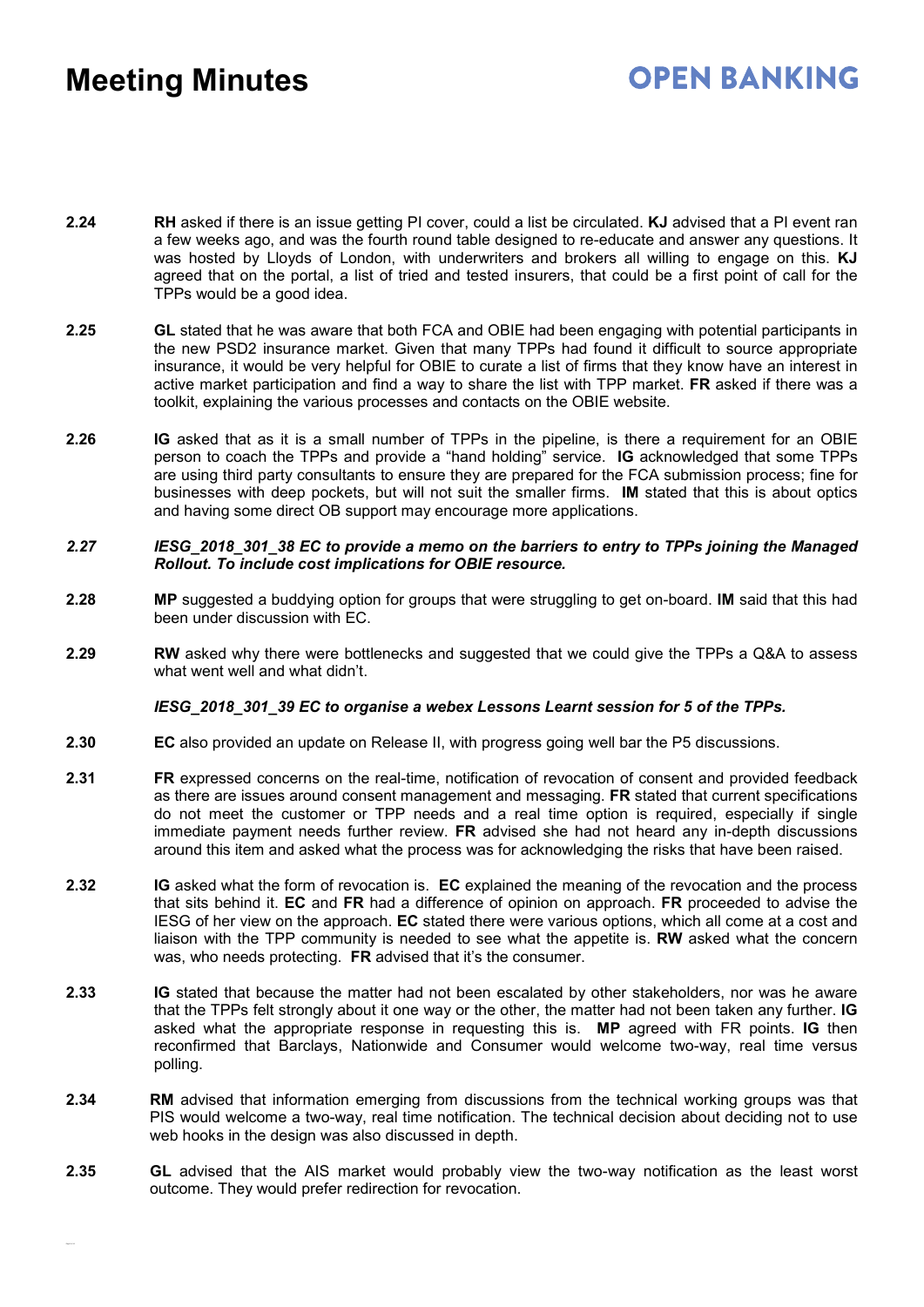# **OPEN BANKING**

- **2.36 FR** advised there was a messaging requirement in terms of how the ASPSPs /TPPs message and the potential and wider implications for switching, that hasn't been worked out on token based yet. **FR** asked if the IESG could look at this holistically, rather than pursue a tick box exercise to release it. **FR** believes there may be some confusion around the journeys for switching, opt out, revocation and can see the potential for killing a few birds with one (well designed) stone.
- **2.37 IM** asked does the use case warrant real time and believes the answer would be variable.
- **2.38 IG** advised that he sensed that using polling based revocation got a 90% solution using the existing technology, which is an extension of the existing API framework. **IG** also stated that real-time means a new messaging system that would have to sit alongside it, which he didn't think would be effective and proportionate to test. If more than one stakeholder requested a review to take place, then it can, but not at the detriment to the development of the current process.
- **2.39 RW** stated that it cannot be based on technical discussions alone. There is a need to look at the design view and maybe step back a little and make sure that all bases have been covered.
- **2.40 IG** advised that P5 is giving cause to take stock, but that he was not prepared to continually miss deadlines due to the continual re-evaluation of items. **IG** agreed that appropriate time to review is required but this should not stop or slow down work on the existing approach. In parallel **IG** requested the OBIE, cover this in a shorter time period and do a side by side comparison.
- **2.41 KJ** advised there is an exceptional PAG taking place on 5 February and will include discussions on the submissions to the January IESG. These papers will be reviewed so that agreement on the process for implementing the current design may be reached.

#### *IESG\_2018\_301\_43KJ to provide a memo on the proposed solution of real time versus polling relating to two way notification revocation.*

- **2.42 MC** expressed his concerns from a customer viewpoint and that he believed there was an obsession on looking at technology alone, however that is just the starting point, if the end product is not what the customer wants, then OBIE is not achieving what was set out in the beginning. **MC** was worried IG felt this was only an issue for consumers, and that it is not as important as a technical or CMA9 issue. **MC** requested clarification, he believes as the programme progresses and more detailed views of products being adopted by customers emerge, there will be more issues like this that haven't been adequately reviewed through a consumer lens and asked that the OBIE/IESG think about this from a consumer perspective. **IG** asked MC to look at the programme in the round, stating there are many areas with bigger issues, and that there is limited time and capital to try to fix those, rather than adding additional items. **IG** confirmed that there is a plan in place, with PAG taking responsibility for delivering the memo. The overall criteria it must be effective and proportionate.
- **2.43 GL** added that he would like PAG to analyse the liability model and risk register of two way revocation.
- **2.44 IG** requested an update on DMS at the next IESG on 22 February 2018. **FR** asked for a paper for noting as she felt there were some key issues around liability that are still not resolved.
- **2.45 GL** asked a question about the history and timelines of the Roadmap. He was concerned that a line in the sand was drawn in late autumn 2017, with a bump in the road in January 2018. Are those original timelines staying as is or are there new timelines that take into consideration a number of issues faced? **IG** responded that the Roadmap timelines pre-date the concept of MRO and within that map there has always been an option to review the timelines. **IG** also stated that the CMA9 always need to safeguard six months for implementation and that he would prefer to review and reaffirm the timelines in that document if required. **IG** confirmed that in the light of P5 it will have to be revisited, as there is no way now that P5 can be delivered as part of Release II. **GL** stated that focus had been revolving around 13 January 2018 deadline, during which time; the OBIE technical team have forged ahead.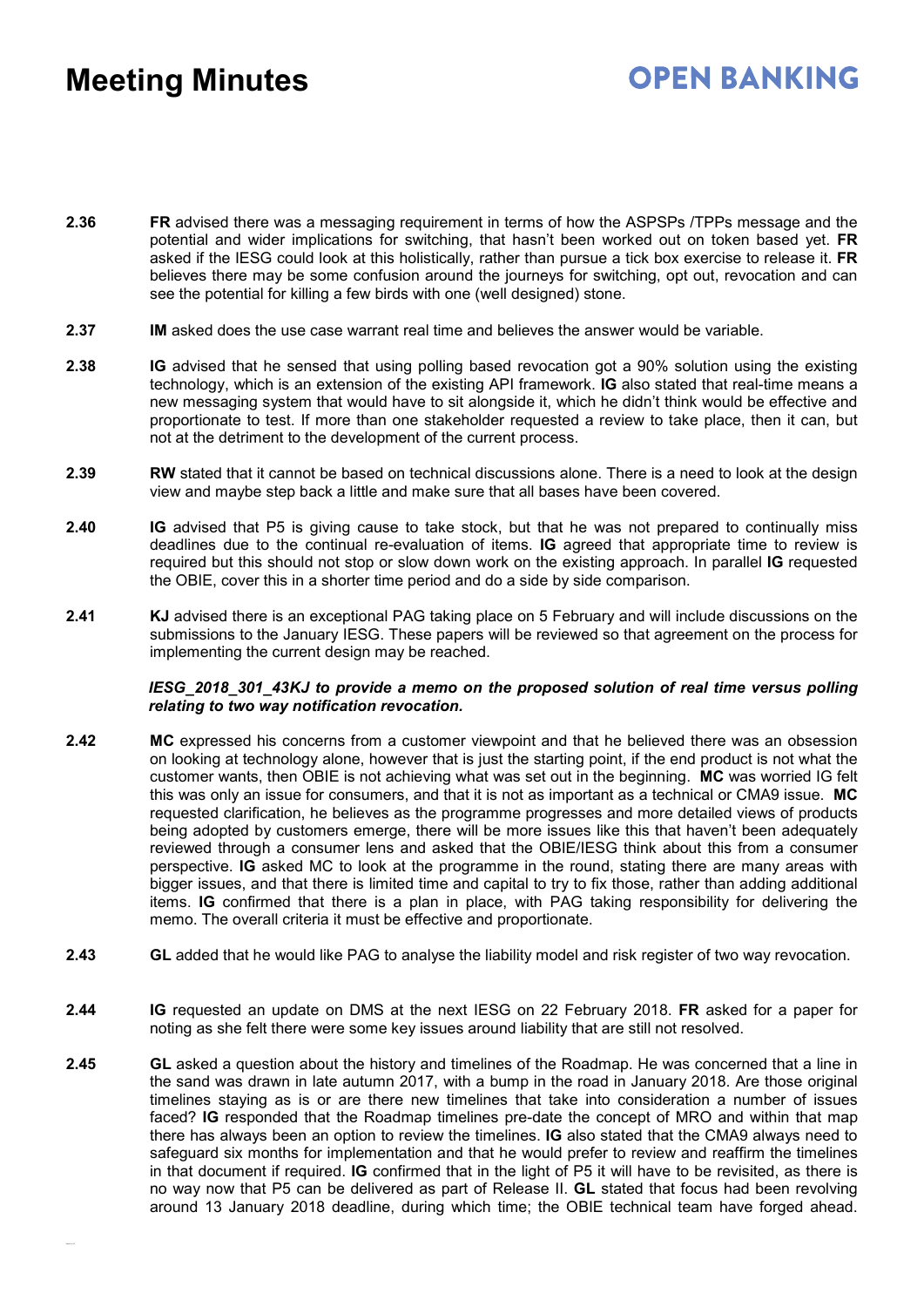# **OPEN BANKING**

Now they are refocusing on all these issues. **IG** advised that a timescale to review and agree the timeline had not yet been agreed. He wanted to be comfortable that the evaluation completed on governance, discussions around P5 and two-way revocation were completed and if additional reviewing and changes were required, it would be a "big deal" and will affect the Order.

- **2.46 AB** suggested that a plan against the Roadmap was needed. **IG** agreed there was a plan against the map. **GL** referred to the 19 February 2018 as a key date and that everything needed to be done, relating to the technical API standards otherwise Roadmap deadline will be missed. **GL** stated that he felt a sense of "indigestion" within the programme, with all the different policy items coming through and trying to meet that deadline, he questioned if the deadline itself might not be correct. **IG** confirmed that the 19 February related to Release II and discovery items. He doesn't yet have a firm view, and if things are on track, there is no particular reason to slow it down. There are some workflows on-going in relation to Release II. The OBIE should not down tools but be smart on how the February deadline is managed.
- **2.47 IG** then turned to the CMA9 updates on the Programme, asking for comments by exception. **RH** provided an update from the perspective of AIB.
- **2.48 DG** suggested that an MRO scorecard would be helpful. **IG** advised this will be covered in the broader spectrum slide as requested by **GL**.
- **2.49 IG** asked **JW** to provide an update on a matter relating to his position on the IESG.
- **2.50 JW** advised the IESG on the new market facing group, established by the European Commission (EC). He explained their functionality in terms of supporting ASPSPs around compliance with PSD2 and RTS. **JW** continued that this body is non-decision making in terms of the legal process, it publishes guidelines, supported by the market. **JW** explained the make-up of the group: three ASPSPs, three TPPs, three consumer and two other interested parties. The Commission asked JW to Co-Chair and he as accepted. **JW** advised that it is not ideal to sit on the IESG as a representative of PSD2 as there could be a possible conflict of interest and he has agreed to step down and this will be his last meeting. Paul Horlock supported by Doina Nicolici as secretariat/observer will now take his place.
- **2.51 JW** continued that as Co-Chair of the group, all European initiatives that are already recognised in the Euro Retail Payments Board report published at the end of last year (OBIE being one of them), will be written to and invited to the kick off meeting on 28 February in Brussel's, to allow the process of evaluation to begin. It will allow Hot-Topics to be submitted by the initiatives to get clarification on; a view at European level on PSD2 and market acceptance. It will provide guidance and Q&A and it would be useful to have a short update on any items going forward to an IESG meeting.
- **2.52 IG** thanked JW for his support on IESG and stated that his new position creates a real, formal link for the OBIE with Europe. And recognised the benefits of having JW in the role and the support it can provide on clarifying issues and getting the standards more widely adopted. **3. Governance process for Roadmap deliverables**
- **3.1 IG** provided an introduction on the Evaluation paper. There has been good and constructive input from stakeholders and is now a process that is fair and transparent. It has been laid out as a step by step process, starting with consensus around scope, then reporting and recommendations; with those recommendations ready for representation to the Trustee to take to the CMA for a final decision. **IG** advised it also delineates the difference as to what is "penned" by the OBIE, the representations of the stakeholders and how the final mechanism works: which is a report to the Trustee and then a consultation with the CMA. It also recognises that there may not be a consensus, but a requirement to figure out a way of getting through that without creating a logjam. It also talks of creating two more evaluation working groups and there will be a request for volunteers. **IG** stated that due to time constraints the group should go straight to Q&A.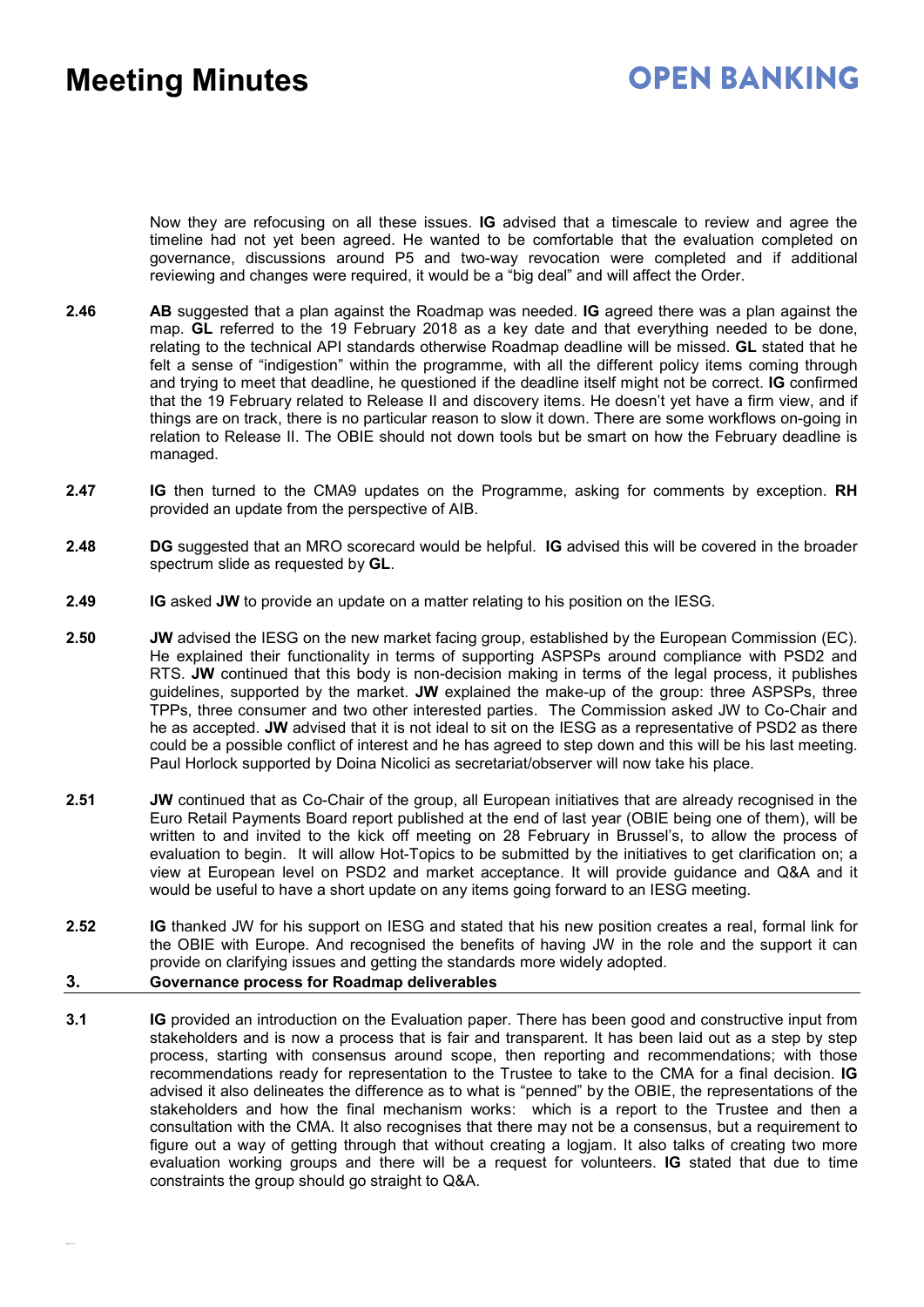# **OPEN BANKING**

- **3.2 FR** agreed this was a transparent document, but would be a challenge to keep to it. There was also a need sharpen up how timings are managed in meetings too. **FR** asked to what is the extent this can be used for similar issues. **IG** stated that it was not a coincidence that P5 (which is not an evaluation item) discussion mirrors this process, its needs to be clear, transparent, give everyone the opportunity to provide input and demonstrate clear delineation. That broad process will be mirrored; there will be tweaks where necessary, however not sure it will work for the transition to the NPSO.
- **3.3 FR** stated that there was no discussion about transition to the NPSO or representation or any formal paper on that. **FR** Also commented that on a consumer facing issue in an evaluation there is a point of reference for the consumer forum, which is helpful.
- **3.4 KJ** confirmed the tasks for the representative is that they are representing the forums and stakeholder groups. It is a mechanism to broaden the reach and through these representatives, the OBIE can get as wide an input as possible. There will also be business analysts supporting the representatives to run those discussion groups to get the right input.
- **3.5 PM** agreed the scope is very thorough but could be extended to discovery items, where there are contentious issues. **PM** also asked about artefacts, and from a trade association perspective, it would be helpful to share those artefacts at each of the key stages and provide feedback into the process. **PM** asked if they could they be stored somewhere that is easily accessible.
- **3.6 KJ** advised that he would welcome feedback on the two artefacts and the preliminary report, as it is that, which is used to prepare the final.
- **3.7 IG** advised that the consolidated viewpoint is for his eyes only and the inputs would be confidential, however the artefacts should be publicly available. The addendum will be public and there needs to be a clear approach on what is confidential and every paper has to be correctly classified, with firm version control.
- **3.8 KJ** confirmed the role of the working group: to socialise the document to the relevant groups and forums for input. **RH** requested that realistic turnaround timelines are applied. **FR** gave an example of P5 and how the issues percolate very quickly and that on occasion the paper being read is no longer fit for purpose and out of date. Content is moving very quickly and a covering memo would be useful to keep up with the iterations.
- **3.9 MC** asked what decided the priority for evaluation. **KJ** confirmed it was the Roadmap. **MC** then asked about some of the adjustments to dates on page 31. **KJ** explained the process in detail and advised that the dates are reverse engineered and need to happen six months prior to delivery of RTS. **KJ** understands internal timescales and is looking at resource management internally so that the deadlines can still be met.
- **3.10 PM** asked who the decision maker is, acknowledging that IG would write the letter, but how are FCA and European Commission API Experts Group involved. **IG** responded that for Order items nothing changes. His position is to create a consensus or come to a decision if consensus cannot be met. **IG** stated it is critical that all representations are captured to enable a recommendation to the CMA. **IG** advised that it is important to crystallise thinking and rationale in writing. **IG** has not had the discussion with the CMA if the letter of recommendation can be made publicly available.
- **3.11 IG** followed that regarding the non-Order items and PSD2, the CMA9 has made a commitment to HMT and he would provide a view, however HMT have not made him a signatory. It would be down to the CMA and HMT to finalise non-Order matters and this would not play out in the public domain.
- **3.12 HP** stated that PDS2 and CMA items must align, should it not be clearer on page 40 that this is a primary objective. **IG** stated that the OBIE assessment of the situation is an important factor for the CMA, written in the Order is the requirement that we have to align with these regulations. Your specific point is not in the CMA thinking. They want to create effective and proportionate solutions. **HP** PSD2 is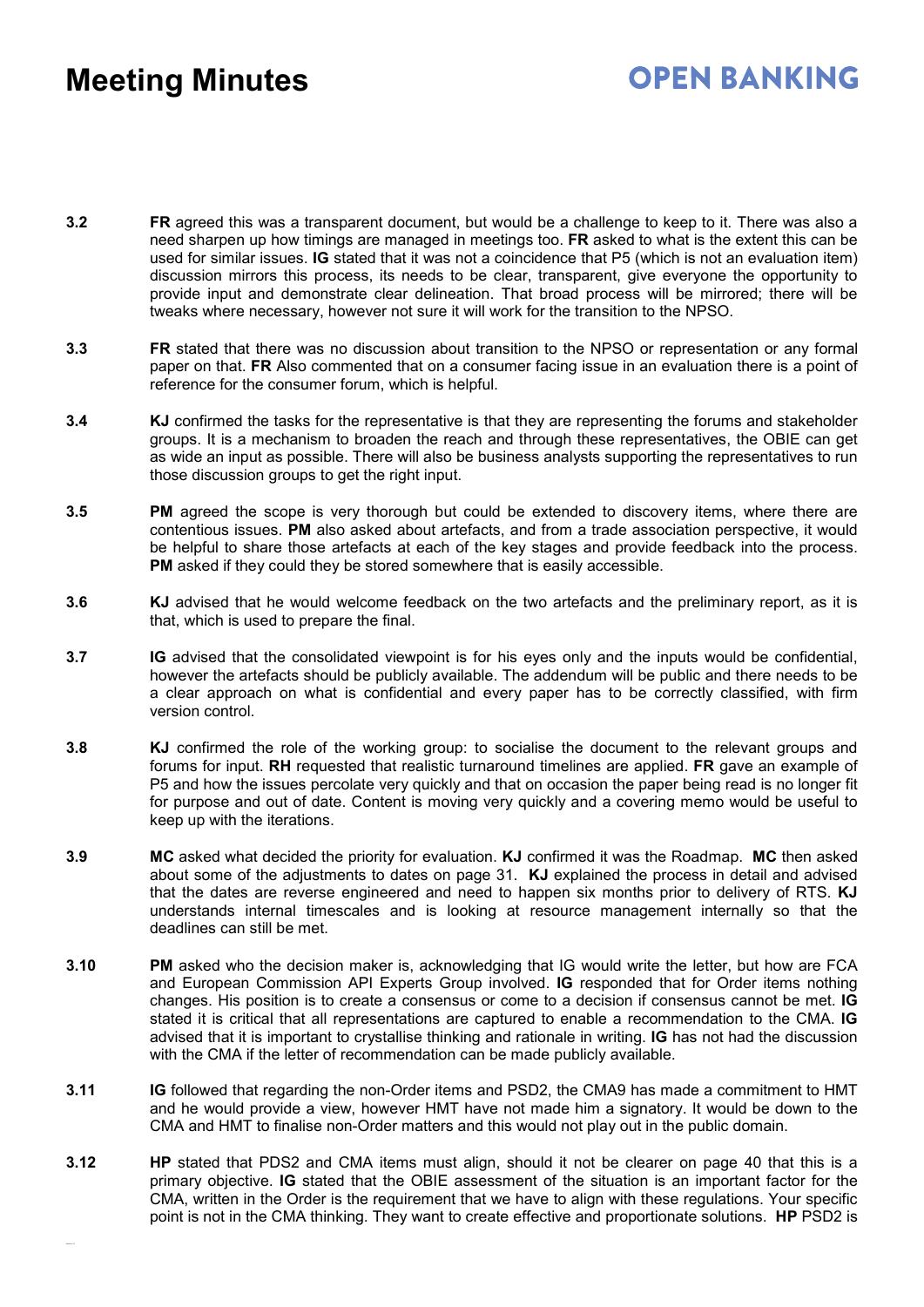# **OPEN BANKING**

very vague and there are number of cases for doing this, which are likely to be fully compliant but at the detriment of the customer.

- **3.1 FR** expressed concerns about completing this with a compliance only view and that it should not be pursued in that manner as it can store up "harm" for the customer, which later requires further regulatory intervention and cost. We should ensure we are informed about the trade-offs that are made and be able to articulate these so we know what risks we are storing up. There is a need to create a dynamic eco system which works well for all participants.
- **3.2 DG** stated it may take years before this initiative catches on, it doesn't mean it has failed, but where is the tipping point, no one can tell or predict. OBIE will have to wait and see what happens in the market.
- **3.3 IG** said that this evaluation is not black and white, OBIE are trying to ensure that there is a process that everyone is clear on and it is fair and everyone can provide input. **IG** disagreed with **HP** in that it maybe HSBC's primary objective but it is not the CMA's, which is to achieve the outcome of the Order.
- **3.4 AB** had a number of issues a) scoping definition would provide feedback on email to IG b) legal and regulatory on page 28, need to provide a view on alignment and include different views c) on the process on page 25, the evaluation between preliminary and final, will PMG provide input for noting?
- **3.5 IG** stated that he is sensitive to the role PMG play and advised he will address this during governance. PMG is just the CMA9 and it is important that non CMA9 get full transparency of the whole process and that PMG does not exert undue influence on what is being done.
- **3.6 SS** expressed concern over earlier comments regarding the limited TPP take up and overall state of progress. He is worried that the programme is rushing to evaluate in silos because the Order says it has to be done. **SS** observed that a step back is required and further discussions need to take place; discussing how to get momentum in terms of getting more TPPs on board. **SS** stated that focus should be on what is working and there are still a number of banks that are not fully compliant. There is a sense of disbelief in Lloyds that this is all good, but is it really what should be the main area of focus right now? Facts are emerging and they need to be reviewed instead of rushing off to meet timelines. **IG** agreed this was a helpful point, and agreed with GL's point on timelines and reprioritisation. It is key is to ensure that learning more about these individual matters is not deferred or we could lose the opportunity to form a consensus around them.
- **3.7 DG** stated that the OBIE should not risk losing the potential support of the NPSO and other bodies and agreed there are matters that definitely have to be done. **DG** added further that if he was sat on the other side, he would feel alienated, seeing these discussions taking place that do not apply to his business. It seems like quite a big risk. **SS** suggested a sharper focus to the evaluation; facts are emerging about TPP take-up do not delay the evaluations but probe the TPP community more and gauge the reaction to their responses if some of these items are done.
- **3.8 GL** had a question for **JW** regarding PSD2. In the event that something is uncovered, which is not in the market or customer interest (RTS just about go through European parliament). What is the feedback to the policy process to unblock? **JW** said it would be difficult; however market acceptance is the route to challenge (with evidence) what is required in law where there is ambiguity. This is a positive opportunity for OBIE to demonstrate it has followed the process, showing the evidence based compromises it has had to make or is prepared to make to enable a better outcome in terms of market acceptance. It needs to be clear that the usage is primarily for TPPs. It is important that the Commission and EBA can go away and get clarification.
- **3.9 MP** asked what is the route in for new ideas for the roadmap. **IG** agreed that it was a fair point, at present it is reactive and prescriptive.
- **3.10 IG** covered additional actions stemming from this meeting.